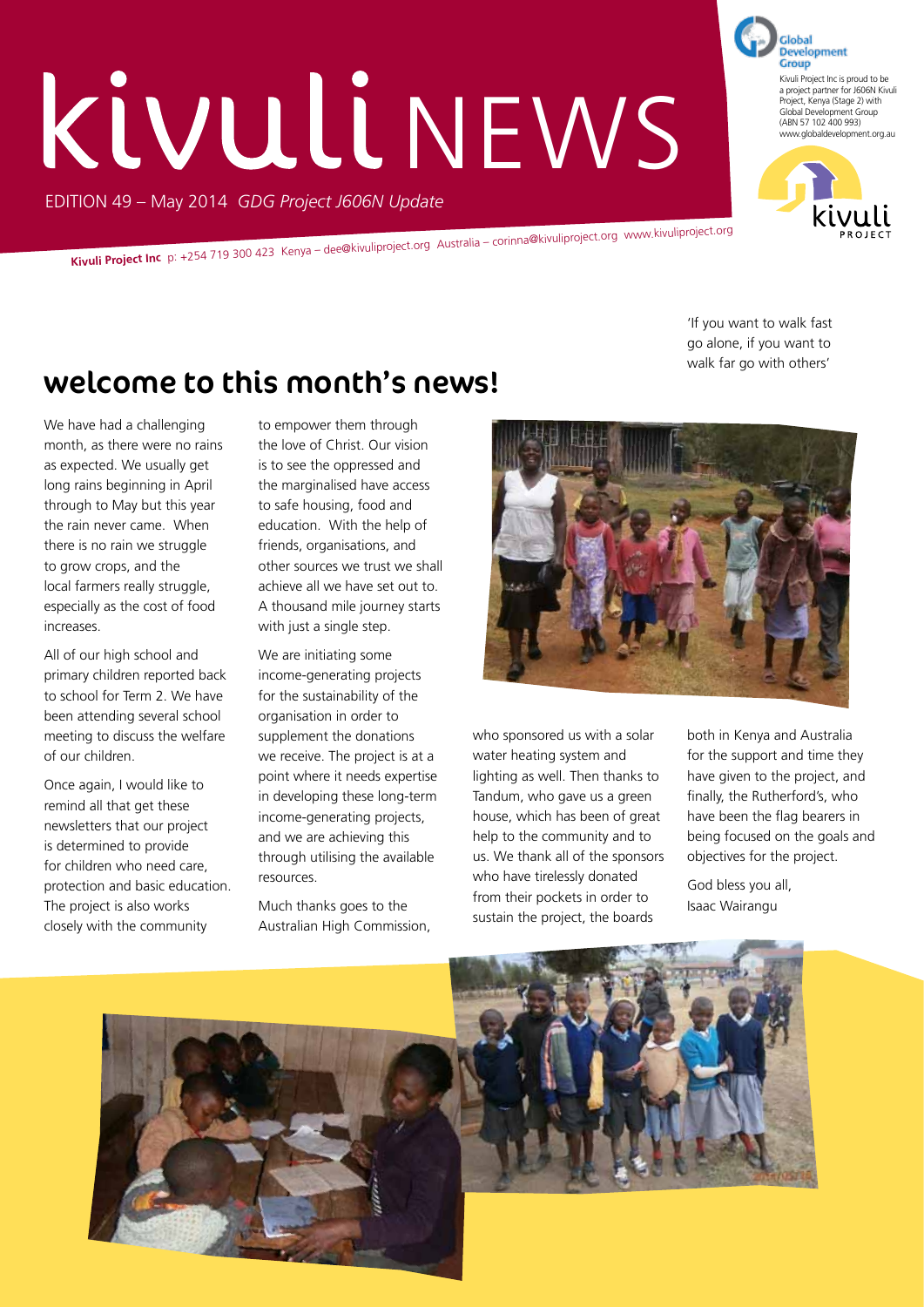#### shamba (farm) update – we need rain!

This month we really struggled with the shortage of rain. Despite this, we have irrigated part of the shamba. We have managed to grow some vegetables, which have been used by the kitchen staff in preparing meals for the children. This has reduced expenses, which at the long run go elsewhere. We have some kales and spinach and are also growing cabbages and carrots.

The garlic is again ready for harvesting; we grew it both inside and outside the greenhouse. We are looking for the best possible market to make a profit.

With the help of a solar pump, we have managed to irrigate some fodder crops, which are doing well. This area is well irrigated and looks healthy, whilst the rest of the farm is dry and in trouble. We really have trouble with the irrigation system. Water is available but getting it to the farm is a challenge.

We are looking forward in the future to having drip irrigation covering most of the space in the farming area. When this happens, then we shall be a step ahead in growing some of the horticulture crops for our nearby markets and for our kitchen use. At a time such as this, when we have been without rain for months, the drip line system will be so beneficial as it reduces our feeding costs, for both the staff and children, and our animals. We are calling everyone to



come on board with a pool of ideas that can see us grow and win this battle.

Cabbages grow well here and other varieties of vegetables as well. If drip line can happen, we would find our project producing enough for the children in the home and the surplus would go to the market to be sold for profit.

*All proceeds raised at this year's Trivia Night will go towards the installation of drip irrigation across the Kivuli farm.*



#### livestock

We had students studying livestock from Ahiti and Kabete training institutions come to visit this month. They came to learn more about the ways of animal keeping. During this time, they dehorned our fat ram since one of its horns was growing in a way that would eventually pierce its skull. They reduced the risk of us loosing this beloved ram. They also had a good chance to learn about the solar water pump and how to grow variety of animal feeds. This is part of our project – to empower the community and offer such opportunities to Kenyans.

In other news, our first kienyenji (local breed) hen brought forth six baby chicks. Sadly one died but the other five are doing well.